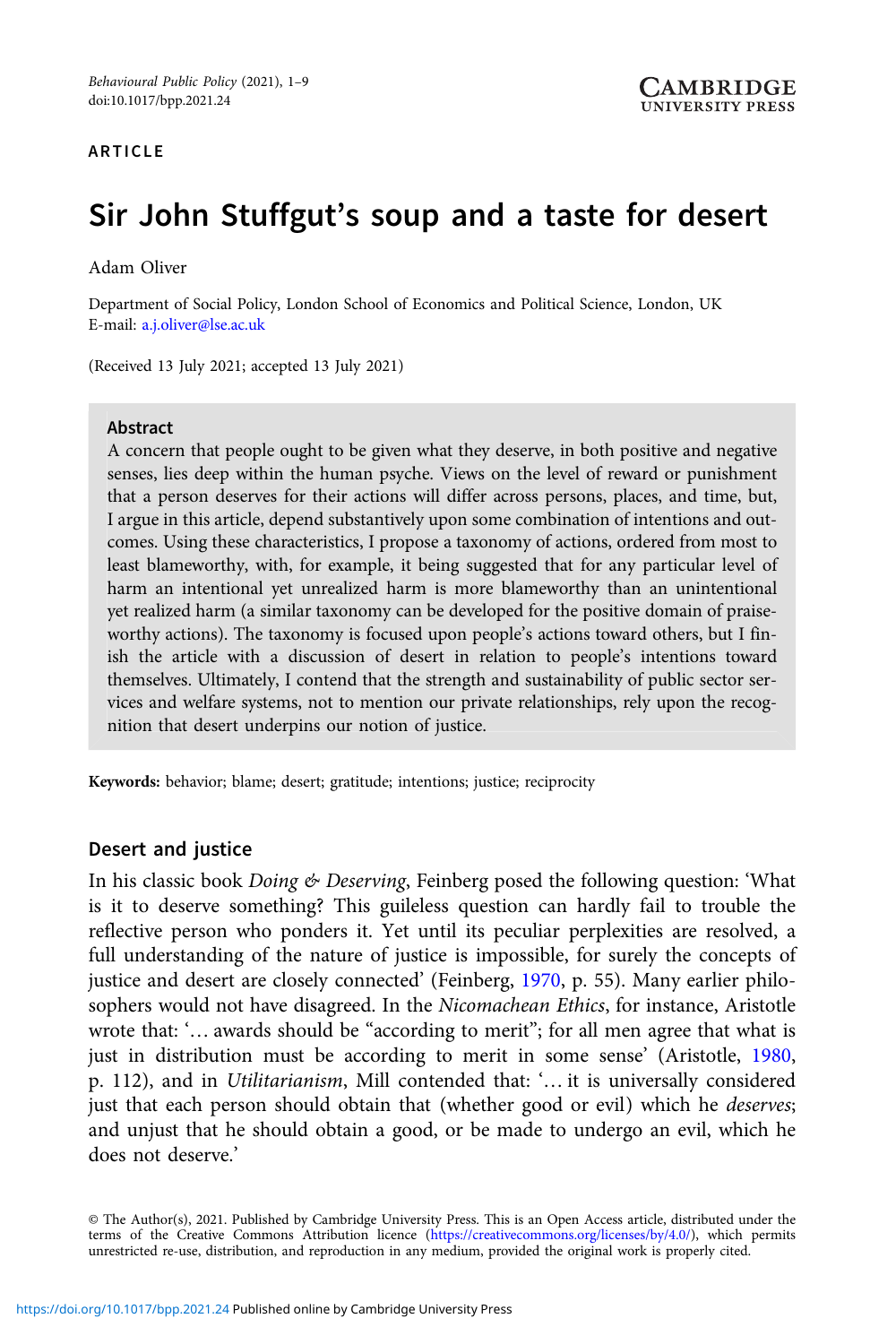## 2 Adam Oliver

A concern for desert appears to have some deep psychological basis to it. That is to say, deliberations on what justice entails did not give rise to a concern for desert, but rather a sense of rewarding and punishing based on some conception of desert, which probably evolved naturally because of the group and individual benefits that it serves, necessarily informed discussions on justice. Indeed, some desert-driven behaviors may even transcend our own species. For example, de Waal [\(2010\)](#page-8-0) placed two monkeys in a cage that separated them with a wire mesh. Both monkeys were required to pull on a counterweighted tray in order for only one of them to reach a cup of apple slices. It was reported that the monkey that could reach the apple slices would push more of it through the wire mesh to its assistant than when it had to secure the apple slices entirely via its own efforts, and if the assistant was not rewarded as such, it was less likely to cooperate in a repeat task. One could interpret these rewards and punishments as being motivated by a basic – almost instinctive – sense of desert.

With respect to our own species, the traditional view within the field of child development psychology is that children start to relate earnings to work contributions at about 6 years of age, but over the last decade evidence has emerged that children do this from as young as 3 years, suggesting that it is almost natural for us to be driven to some degree by notions of desert. For example, Kanngiesser and Warneken ([2012\)](#page-8-0) reported a study in which 36 three- and five-year-olds (18 of each) played a fishing game. Each child was paired with a puppet partner and both 'fished' for coins, which could be later exchanged for stickers. Importantly, the relative number of coins collected by each partner in a pair could be manipulated by the experimenter by 'speeding up' or 'slowing down' the puppet. The children, on receiving their sticker rewards, were able to share some of them with their puppet partner. Kanngiesser and Warneken observed that the children, on average, kept significantly more stickers for themselves when they had collected more coins than the puppet than when they had collected fewer, although it ought to be noted that very few children gave the puppet more than half of the total number of stickers available, even when the latter had collected the most coins. Selfish behavior was thus far from absent in this study, and the ability to reward according to merit to the extent that the final outcome is definitively disadvantageous to those in control of rewards probably does not develop until middle childhood, but the rudiments of a concern for desertbased rewards were evident.

## Levels of desert

In most circumstances, reciprocal exchange is unlikely to be sustained in a manner that is healthy and beneficial to all involved parties unless there is, among those concerned, a perceived balance to the exchange, which is where desert often enters. For instance, if you were to give someone an espresso machine for his birthday and he later gifts you a wooden spoon for yours, then assuming that the other person is not substantially poorer than yourself, future birthday presents are either likely to return to approximate parity with respect to the value of the presents (i.e., you might buy him a fish slice next year), or the exchange will discontinue altogether. Or to give a more extreme example of negative reciprocity, in many contemporary societies, people would generally be appalled if the punishment for stealing a loaf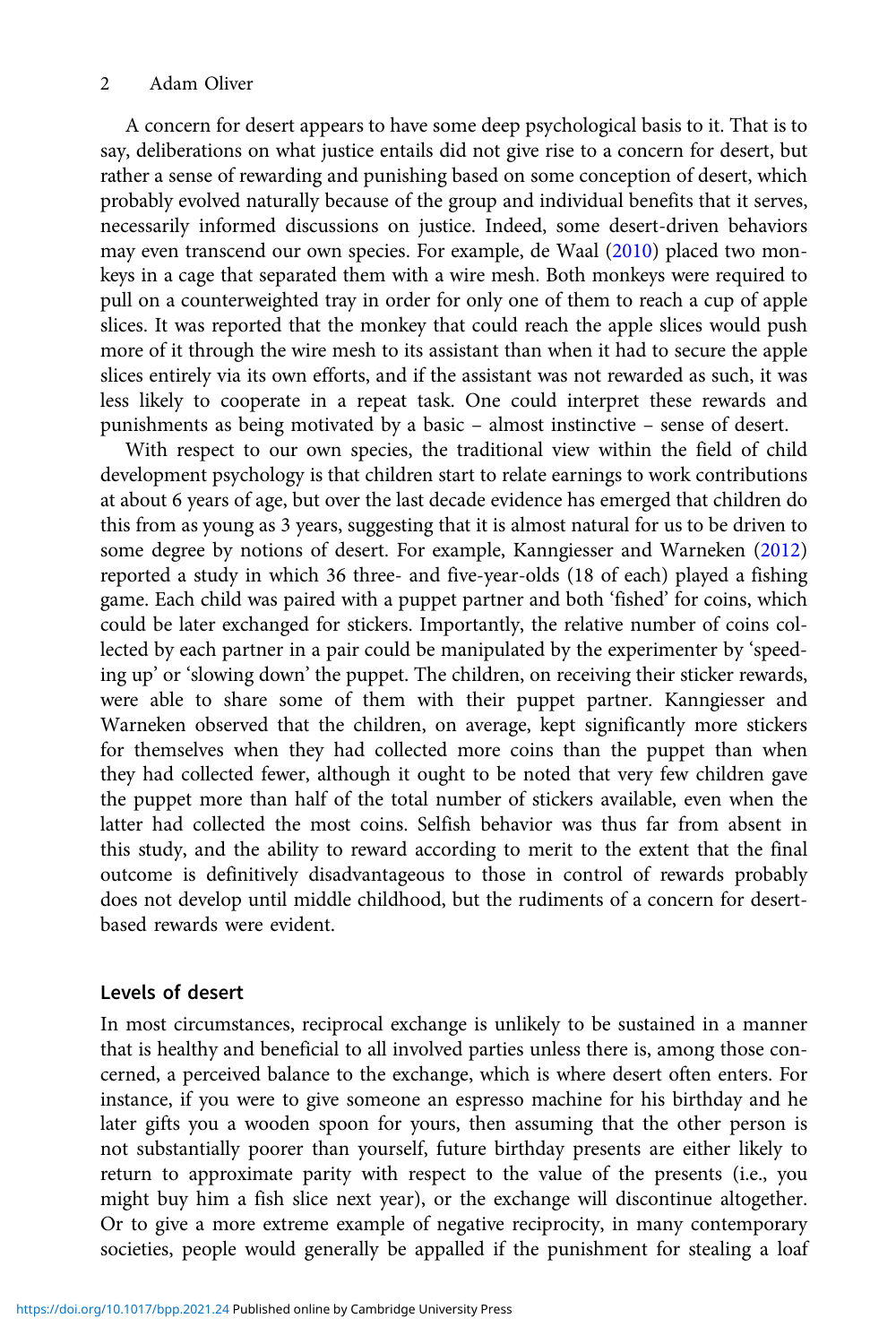of bread were to have one's hands cut off, because of a feeling that the perpetrator did not deserve that level of punishment for the crime committed – that is, the crime and the punishment are unbalanced (or, equivalently, the punishment does not fit the crime).

Although people seem to have some almost instinctive sense of desert, the extent to which people are perceived to be deserving of something is often an amorphous concept that may differ interpersonally, as well as across time and place, as the above-stated example of having one's hands removed for stealing food might indicate (stealing food is a more serious matter when food is generally scarce than when it is available in abundance). Even if we limit ourselves to the simplest form of reciprocity bar the instinctive attitudinal type that is common in the animal kingdom (e.g., cats licking each other) – that is, direct positive dyadic reciprocity – desert can be a malleable, complex concept.

For instance, do we prioritize our attention, and/or give most to, those who have given most to us in absolute terms, to those who have given the most relative to their own resources, to those who we know will be quick – or slow – to put a halt to their reciprocating behavior if they feel they have been slighted, or, going beyond dyadic reciprocity, to those who give the most to others quite apart from ourselves? Deliberation on the extent to which people are deserving may encompass all of these considerations and more; all potentially help us to identify, engender, and sustain the most mutually beneficial long-term reciprocal relationships. Give too much, and you risk breeding resentment (possibly in you and in the recipient) and/or enforced obligation rather than a free and fair exchange, which would not bode well for long-term, and perhaps even short-term, cooperation; give too little and the hope of a long-term reciprocal mutually beneficial relationship will likely be a nonstarter.

With respect to negative reciprocity, if the punishment is felt to exceed the crime or vice versa, there will be a prevailing sense that justice has not been served, which may lead to resentment, further retribution, spiraling retaliation, and/or a general unwillingness to engage freely in social cooperation. People may still cooperate under a cloud of fear, but fear is not conducive to mutually beneficial actions, and without mutual benefit, the cooperation is unlikely to be sustained. In short, negative reciprocity, which serves to bind groups together by deterring those who might otherwise transgress social norms, will threaten to tear groups apart if desert as a concept is not embraced, explained, and widely accepted in the shape of policies, institutions, and interventions. Public or popular opinion might, of course, often clamor for greater punishment for a misdemeanor than a deeper reflection on justice (or even common sense) will warrant. Given the complexity and malleability of desert, and the need for criminal justice systems to consider punishment, penitence, reformation, deterrence, and the like, it is likely that the scales of justice will often be considered by many to be somewhat unbalanced. To sustain a justice system, or group cohesion, or even personal relationships, it is important to explain clearly the rationale for why a particular punishment is deserved, and then hopefully, over time, a compromise might be reached if there is initial disagreement pertaining to this explanation. Both sides to the exchange have to be satisfied that the punishment fits the crime – that desert is given its proper due.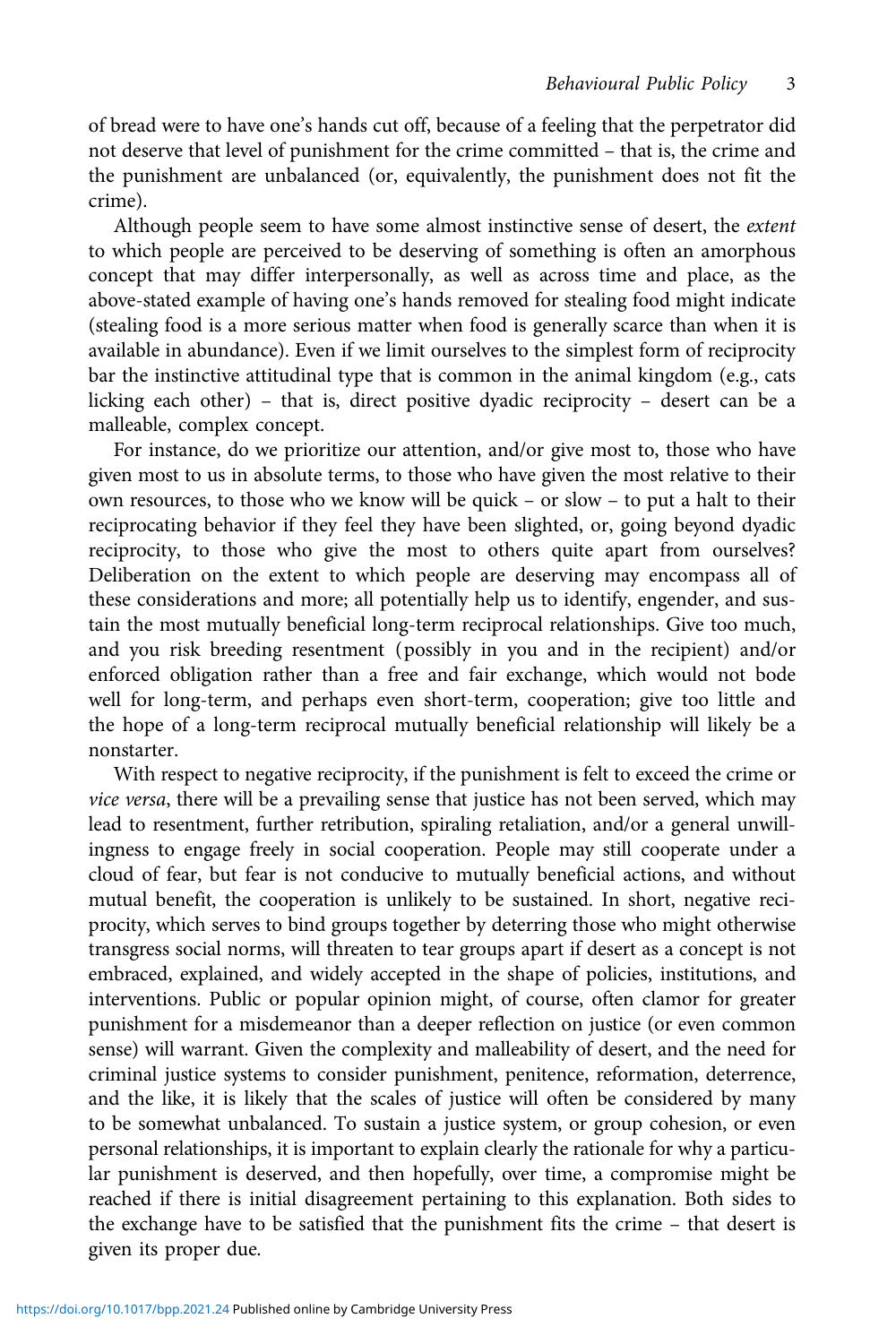## A taxonomy of blame

When considering desert in relation to punishment (and, indeed in relation to reward, but for ease of exposition, I will focus on negative reciprocity here), it is important to recognize that people often act not entirely through volition but due to the force of necessity. For instance, when people face extreme scarcity and are in great need, they may face little choice than to act egoistically if they are to survive. Consequently, our response to a person who steals a loaf of bread, for example, is likely to differ if that person is starving than if he has ample food supplies (and, indeed, will differ if we are starving than if we have ample food supplies). Thus, we ought to distinguish between actions over which a perpetrator is morally responsible and can therefore be blamed fully, and actions over which it is harder to attach blame. As Feinberg ([1970](#page-8-0), p. 117) notes: '… general rules must list all crimes in the order of their moral gravity, all punishments in the order of their severity, and the matchings between the two scales. But the moral gravity scale would have to list as well motives and purposes, not simply types of overt acts, for a given crime can be committed in any kind of "mental state," and its "moral gravity" in a given case surely must depend in part on its accompanying motive.'

In order to judge the blameworthiness of an action, one ought to distinguish between actions that are causal and actions that are attributive. That is, in order to fully assign blame for an unwanted outcome, it is insufficient to proclaim that an action caused a harm; one must also attribute an objectionable aspect of the action directly to the harm that has occurred. Feinberg [\(1970](#page-8-0), pp. 196–197) relates attributive actions to what he calls the triconditional analysis, consisting of (1) the fault condition; (2) the causal condition – that is, that the act was a cause of the harm; and (3) the causal relevance condition – that the faulty aspect of the act was its causal link to the harm. According to Feinberg, the causal relevance condition goes a long way toward discerning whether someone's action is fully blameworthy (or praiseworthy, if we are in the domain of positive actions).

Feinberg ([1970,](#page-8-0) pp. 207–208) illustrates his argument with the following lively scenario: 'Consider … the case of the calamitous soup-spilling at Lady Mary's dinner party. Sir John Stuffgut so liked his first and second bowls of soup that he demanded a third just as Lady Mary was prepared to announce with pride to the hungry and restless guests the arrival of the next course. Sir John's tone was so gruff and peremptory that Lady Mary quite lost her composure. She lifted the heavy tureen with shaking arms and, in attempting to pass it to her intemperate guest, spilled it unceremoniously in the lap of the Reverend Mr. Straightlace.' In this example, one might contend that the causal relevance condition suggests that Sir John's gruffness unsettled Lady Mary, which consequently caused the accident. Sir John is thus to some extent to blame for soiling the reverend's trousers. If Sir John had instead politely requested more soup, although we might still judge him at fault for his gluttony, the absence of any gruffness to his tone might mean that we would be less inclined to blame him for the soup spillage. As Feinberg ([1970,](#page-8-0) p. 222) notes: '… if the harmful outcome was truly "his fault," the requisite causal connection must have been directly between the faulty aspect of his conduct and the outcome.'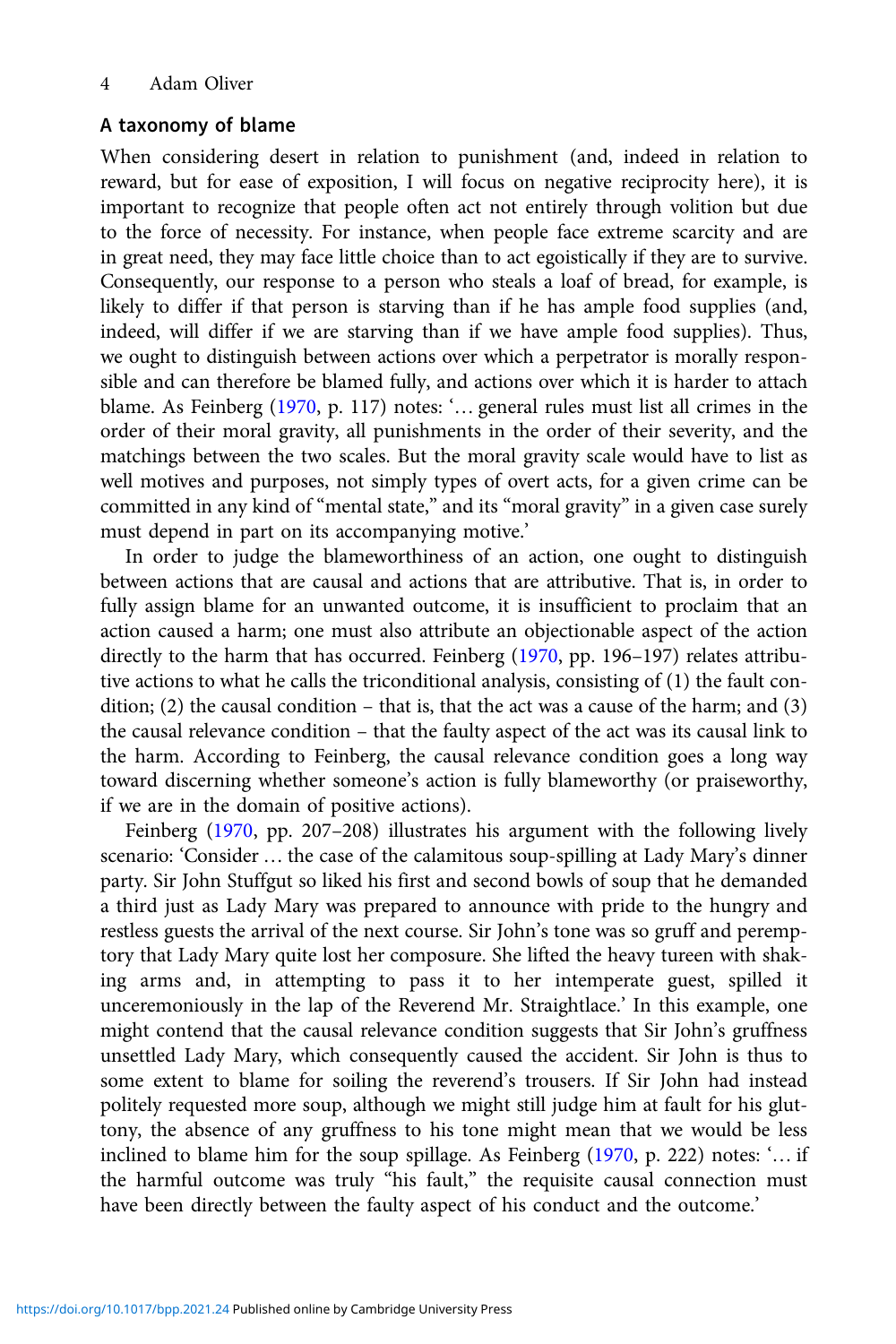| Action type A: An action intended to cause harm and causes that harm.           |
|---------------------------------------------------------------------------------|
| Action type B: An action intended to cause harm and does not cause that harm.   |
| Action type C: An action unintended to cause harm and causes that harm.         |
| Action type $C_1$ : The action is objectionable.                                |
| Action type $C_2$ : The action is unobjectionable.                              |
| Action type D: An action unintended to cause harm and does not cause that harm. |
| Action type $D_1$ : The action is objectionable.                                |
| Action type $D_2$ : The action is unobjectionable.                              |
|                                                                                 |

Table 1. A taxonomy of blameworthy actions.\*

\*For actions of the same level of seriousness.

However, although Sir John's gruffness may have caused the soup to spill, he did not intend for that outcome to occur. Intending the bad outcome to occur is thus not a prerequisite for some deserved degree of blame, but intending as such may scale up the blame that the perpetrator merits. The notion of intention thus allows us to construct a taxonomy, summarized in Table 1, of the degree to which blame is merited for an action that often – but not always – leads to a harmful outcome.

In Table 1, Action type A, where a person intends to cause harm and the harm occurs, is the most blameworthy. This would be the case, for example, if Sir John, displeased with Lady Mary's reaction to his request and with the Reverend Mr. Straightlace's sanctity, had deliberately pushed the tureen from her hands and into the latter's lap. Action type B occurs when there is a similar intention to harm, but for whatever reason, the intended harm does not occur. For instance, Sir John attempts to deliberately push the tureen in the direction of the Reverend Mr. Straightlace, but stumbles, falls back into his chair, and no soup is spilled. Sir John's intentions are still blameworthy, but since no damage occurred, Action type B is not as blameworthy as Action type A.

Action type C – unintended harm-causing actions – can be broken down into two subtypes,  $C_1$  and  $C_2$ , the first of which is reflected in Feinberg's [\(1970](#page-8-0)) original Sir John scenario summarized earlier. Sir John did not intend to spill the soup, but in the original scenario his rude demeanor flustered Lady Mary, which may have contributed to her dropping the tureen. His gruff behavior was objectionable – Action type  $C_1$  – and he is thus blameworthy to a degree. If he had politely asked for more soup, we have an example of Action type  $C_2$ : his demeanor is unobjectionable and he did not intend for the soup to be spilled, but his requesting (possibly too much) soup did contribute to the tureen being dropped, and thus he is perhaps still somewhat blameworthy, but not as blameworthy as in Action type  $C_1$ . In this respect, incompetence might also fall under the objectionable label, which may be a reason why politicians in several countries were viewed as considerably blameworthy for the consequences of the coronavirus pandemic, even though they did not intend what many have perceived as avoidable harms to occur (alternately, an unintended harm that is the consequence of a person acting upon a basic need may warrant an unobjectionable label). In Action type  $C_2$  compared with Action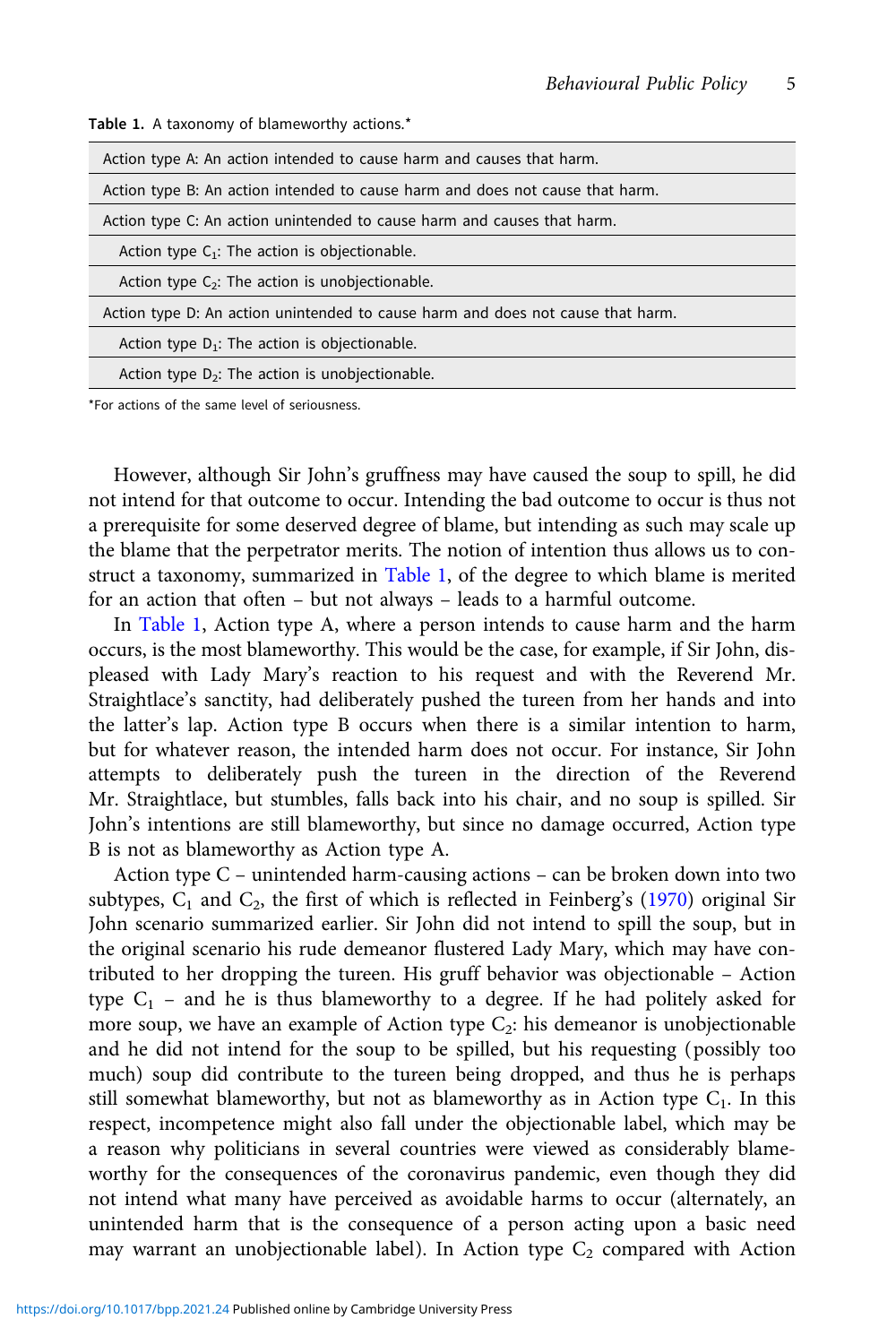type  $C_1$ , the causal relevance condition has been weakened. Whether Action type B is more blameworthy than Action type C or vice versa depends upon the trade-off between intentions and outcomes (i.e., B has worse intentions and C has worse outcomes). On a population level, this is likely to be an empirical question, but for me, in terms of assigning blame, an intention to harm (even if the harm is not realized) is worse than an unintentional realized harm.

Finally, Action type D, where there is no intention to cause a harm that is not in any case realized, is of course not blameworthy at all, but this too can be broken down into two subtypes,  $D_1$  and  $D_2$ , where in the former the person's behavior is otherwise objectionable and in the latter it is not. In terms of Sir John and the tureen,  $D_1$  and  $D_2$ are identical to  $C_1$  and  $C_2$  with the important exception that the soup is not in fact spilled. The only reason for differentiating between  $D_1$  and  $D_2$  here is not to apportion blame, but to recognize that those that commit Action type  $D_1$  (compared to  $D_2$ ), in committing more strongly Feinberg's ([1970\)](#page-8-0) fault condition, are placed at a greater risk of satisfying the triconditional analysis if a relevant harm was to occur in the future. One also might want to avoid inviting such people to dinner parties (or, indeed, to choose to cooperate with them in other situations).

This attempt at identifying different levels of deserved blame informs the debate on what might be the correct application of negative reciprocity, and extends, in its mirror image, to the identification of deserved credit in informing positive reciprocity. For instance, an intention to benefit someone that is realized as an outcome would surely deserve some consideration of a return in kind. In the positive domain, Action type  $C_1$  might be that the action is welcome, and Action type  $C_2$  that the action is neutral. For example, if Sir John was so agreeable toward Lady Mary at the dinner table that he relaxed her to such an extent that she later beat everyone at billiards, Sir John might deserve some credit for her victory. If the same were to occur except that she was not undefeated at billiards, we would have the positive mirror image of Action type  $D_1$ : Sir John would deserve no credit for the billiard victory because the victory did not happen, but his agreeable nature over dinner might still serve as a signal that he is a person with whom one might wish to cooperate/reciprocate in the future.

Although it might not always be easy to discern intentions nor link intentions directly to outcomes, this discussion is thus relevant when considering what might be a proportionate response to others' actions in both the private sphere of people's lives and in informing the design of public policy. Overall, it is clear that when it comes to considering the notion of desert – that is, when it comes to deciding with whom to reciprocate and by how much – a person's intentions toward others and the outcomes experienced by those others both matter. Moreover, when considering desert, a person's intentions toward themselves may matter too.

## The deserving poor

Rawls [\(1999](#page-8-0)) argued that if each of us was unaware of our position in the world – that is, if we were placed behind his so-called veil of ignorance – then out of self-interest we would choose to focus our attention on improving the situation of those who are the worst off, in part because for all we know, we could be among them.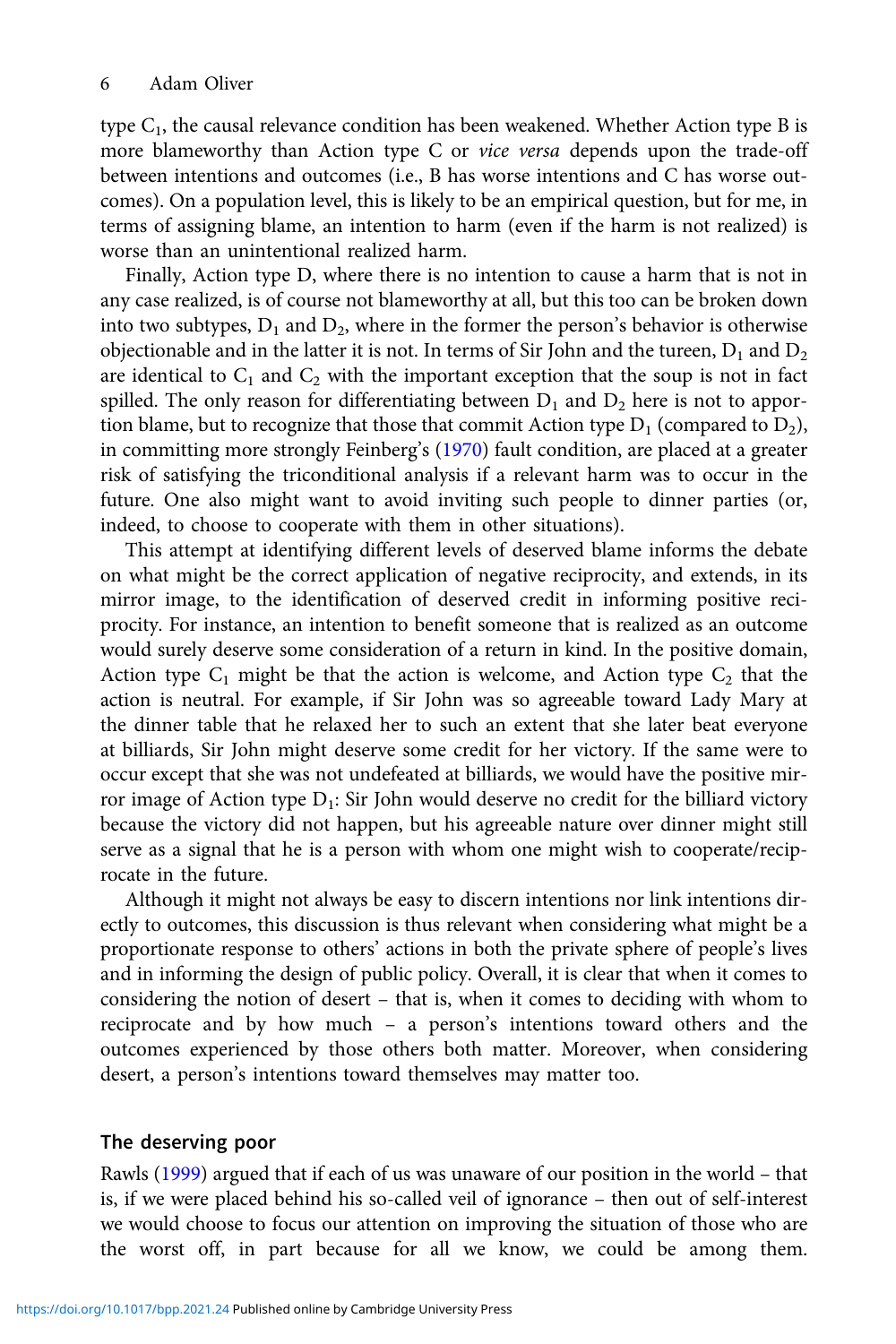The argument is that a proper consideration of justice would preclude the consideration of our own positions, tastes, and life experiences (etc.) when making a judgment about how society ought to be organized; that the scenario focusses our minds on how we would wish to be treated by others if we were in unfortunate circumstances, and leads us to treat others in that same way. Thus, justice, in this theory, equates to maximizing the minimum: maximin.

However, the world that we live in is of course unaligned with Rawls's transcendental proposition. The success and sustainability of policy interventions and institutions depend upon how people react to them in reality. For that, we must consider people's perceptions of how to organize society when their own (and, to a degree, others') positions, tastes, efforts, characters, and life experiences (etc.) are known to them – that is, when the veil of ignorance is lifted. It is of course possible – even likely – that many would still opt for a maximin policy direction (or at least for a direction that helps the worst off to some extent), and for a host of reasons, including the reputational benefits that may be garnered from signaling as such and even pure altruism. However, many others might demand an indication that those at the bottom deserve any assistance that is directed towards them.

As noted by Feinberg [\(1970](#page-8-0)), rewards and punishment may be given in response to gratitude and resentment, and many might feel gratitude towards those who benefit from public programs if they offered something tangible in return, assuming of course that they are able, which could in turn better ensure the continued support for and sustainability of those programs. This takes us back into the realm of the desert-based arguments discussed earlier (i.e., desert in relation to the intentions and outcomes directed at others). For example, a structure could be put in place for people in receipt of welfare to volunteer to undertake some hours of public works each week if they are physically and mentally able, and the total number of voluntary hours committed could be widely disseminated on a weekly or monthly basis. As a form of conditional cash transfer, people in receipt of welfare could alternately be required to undertake such work for them to continue to receive support, which may still serve as an indicator of desert, even though a nonvoluntary requirement might breed resentment. Although the notion of expecting, or even requiring, ablebodied people in receipt of welfare to offer something tangible back to society while they are in receipt of publicly financed benefits will be unpalatable to some, a refusal to work if one is able in such circumstances is arguably a form of free riding – or egoism – that can damage the groups of which we are all a part.

However, Feinberg [\(1970](#page-8-0)) also contends that rewards/benefits and punishments/ penalties may be given in recognition that someone has done something good or bad, without any gratitude or resentment attached. Here, there is no link between gratitude and desert. Feinberg [\(1970,](#page-8-0) p. 70) states, for instance, that: 'When the father paid his son a quarter, he acknowledged his son's achievement without necessarily feeling any joy, gratitude, or any other emotion.' This argument can be extended to more profound domains where people have done 'good' (or not done 'bad') to themselves. For instance, if it is perceived that an individual is personally responsible for his misfortune, then many might take the view that he is less deserving of assistance than if his misfortune is beyond his control. This type of scenario is sometimes discussed in relation to the prioritization of public healthcare resources; that is, if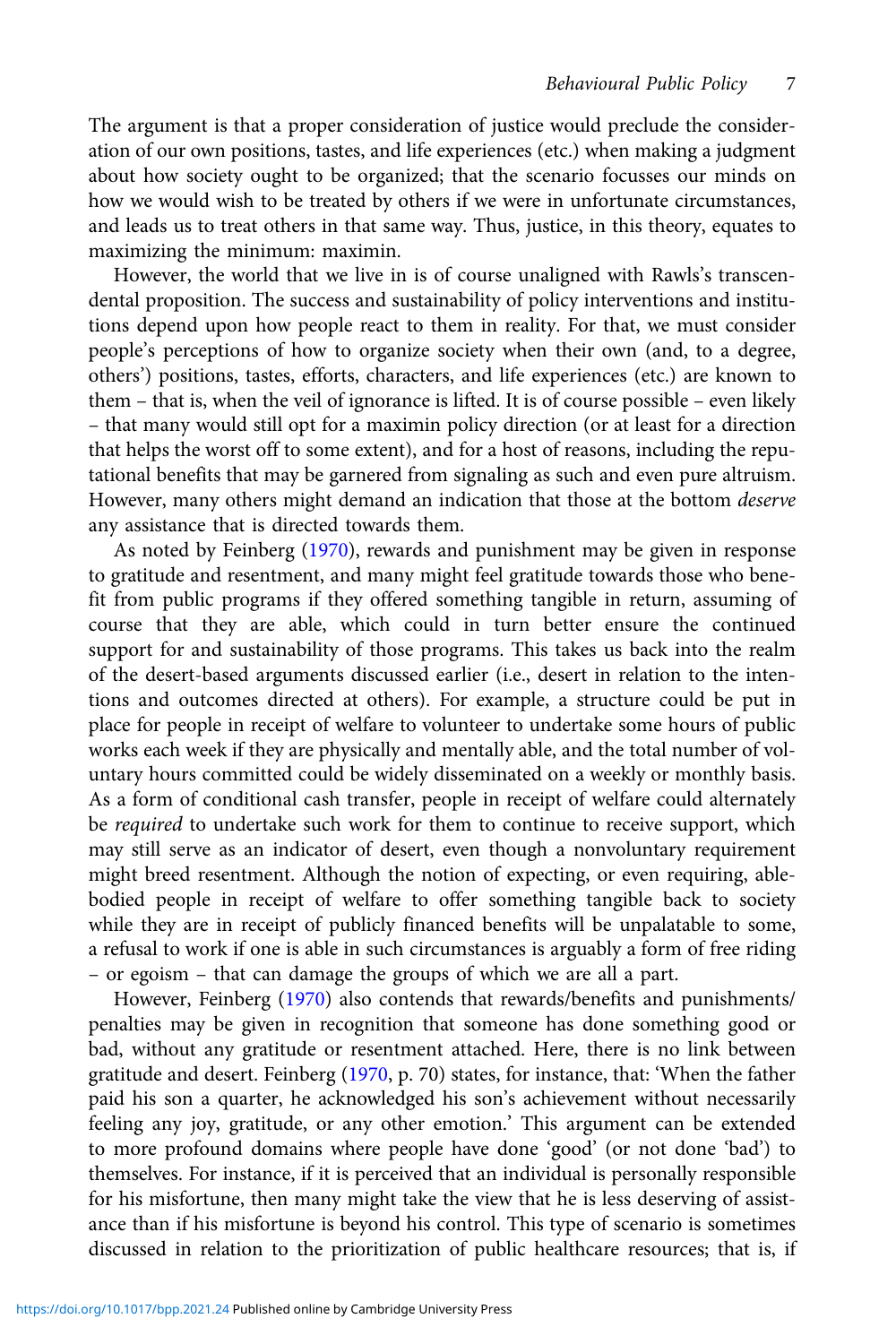someone suffers ill health, can we make a case that he ought to be a greater priority if his misfortune is the result of genetics or accident than if it is the consequence of his own personal lifestyle choices [e.g., see Le Grand [\(1991](#page-8-0))]?

Of course, it is unlikely that many of those who adjudge people to be undeserving according to the above criteria would withhold assistance entirely (not least because they recognize that recipients of assistance might feel entitled to public sector services that they have contributed to financially, and also identifying exactly what has caused a person's misfortune may often be impossible), but if one does not account for personal responsibility, then the emphasis may shift somewhat from desert to charity, from reciprocity to pure altruism. Feinberg ([1970](#page-8-0), pp. 75–76) makes the same point when he writes: 'When a person suffers a loss, it may be the fault of another person or it may be no one's fault … the nature of desert differs in the two cases. There is, however, a third possibility: the loss or injury may be his own fault. In that case, though he may well be entitled to help, we should be loath to say that he deserved it; for we do not as a rule compensate people for their folly or indolence, and even when we do, it is not because we think they deserve it. Herein lies the difference between helping a person out of a jam simply through charitable beneficence and giving him aid he deserves … There is nothing pitiable about a person who deserves help.'

Feinberg thus suggests that there is something pitiable about a person who is helped through charity. If welfare and other forms of publicly provided benefits are generally perceived as charity – as pity-driven acts of pure altruism – rather than as being deserved, this may have implications with respect to the size and sustainability of the assistance given. Feinberg ([1970,](#page-8-0) p. 87) contended that: '… desert is a moral concept in the sense that it is logically prior to and independent of public institutions and their rules, not in the sense that it is an instrument of an ethereal "moral" counterpart of our public institutions,' and earlier in this article, I presented evidence that suggests that people, probably from a very young age, are indeed driven by notions of desert. If one wants to secure the best chance that substantive welfare programs will exist into the future, it is a matter of sensible strategy to design them so that it is clear that the people whom they benefit are, as far as is possible, seen as deserving.

# Conclusion

I have addressed three notions of desert in this article, two of which are associated with people's intentions and outcomes towards others and the other of which is associated with people's intentions towards themselves. Specifically, they are that people: (1) deserve something positive for intending/producing something good for others; (2) deserve something negative for intending/producing something bad for others; and (3) deserve something positive for intending to prevent something bad for themselves. I contend that desert, and the associated concept of reciprocity, are stronger human motivational forces than pure altruism, and that the strength and sustainability of public sector services and welfare systems (not to mention our private relationships and collaborations) may depend upon a broad acceptance of this argument.